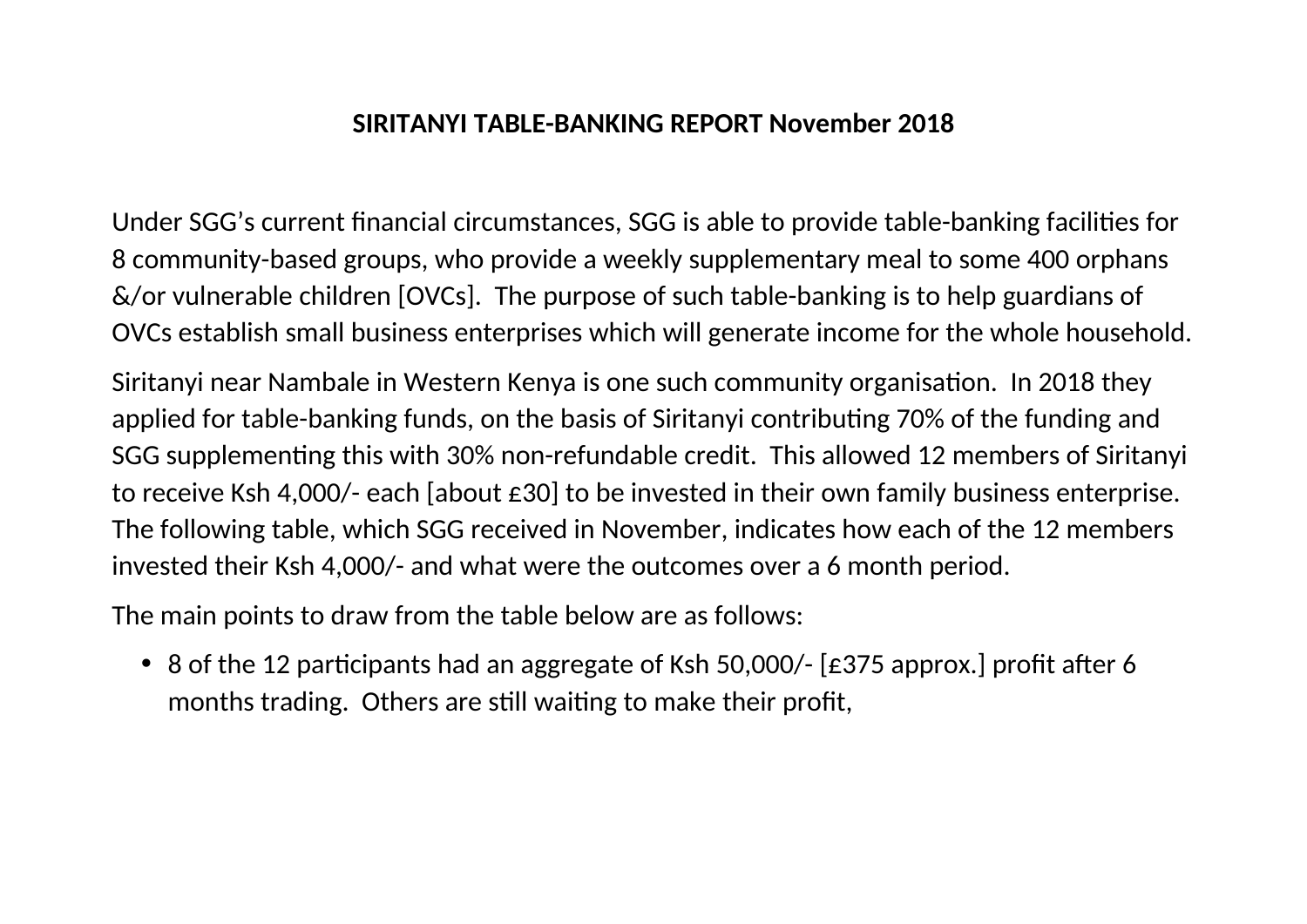- participants are engaged in a variety of small businesses appropriate for the rural context of Siritanyi - 4 members are trading cereals, 2 fish, and 4 are trading groundnuts. Clothes & shoes are other common items to be traded in this way,
- the basis of the business can vary. For example, cereal trading can involve the purchase of a large bag of maize, perhaps 80 kgs, which is then divided into gorogoros [2kg amounts] and sold at significant profit. Sometimes, when a participant has a cool, dry storage place, maize is bought when the cereal is abundant during the main harvest period and when the price is low. It is then re-sold in times of shortage when the price is much higher,
- this scheme has a significant impact on local agriculture with 2 participants following a common pattern of increased vegetable production, which generally occurs in conjunction with more intensive farming methods,
- the profits are used for a variety of activities, but paying school expenses is the most common. Usually participants will reserve some money to act as their contribution towards the next deposit for Siritanyi table-banking;
- table-banking remains extremely popular with local farmers as it is a simple way to provide additional microfinance for poverty alleviation.